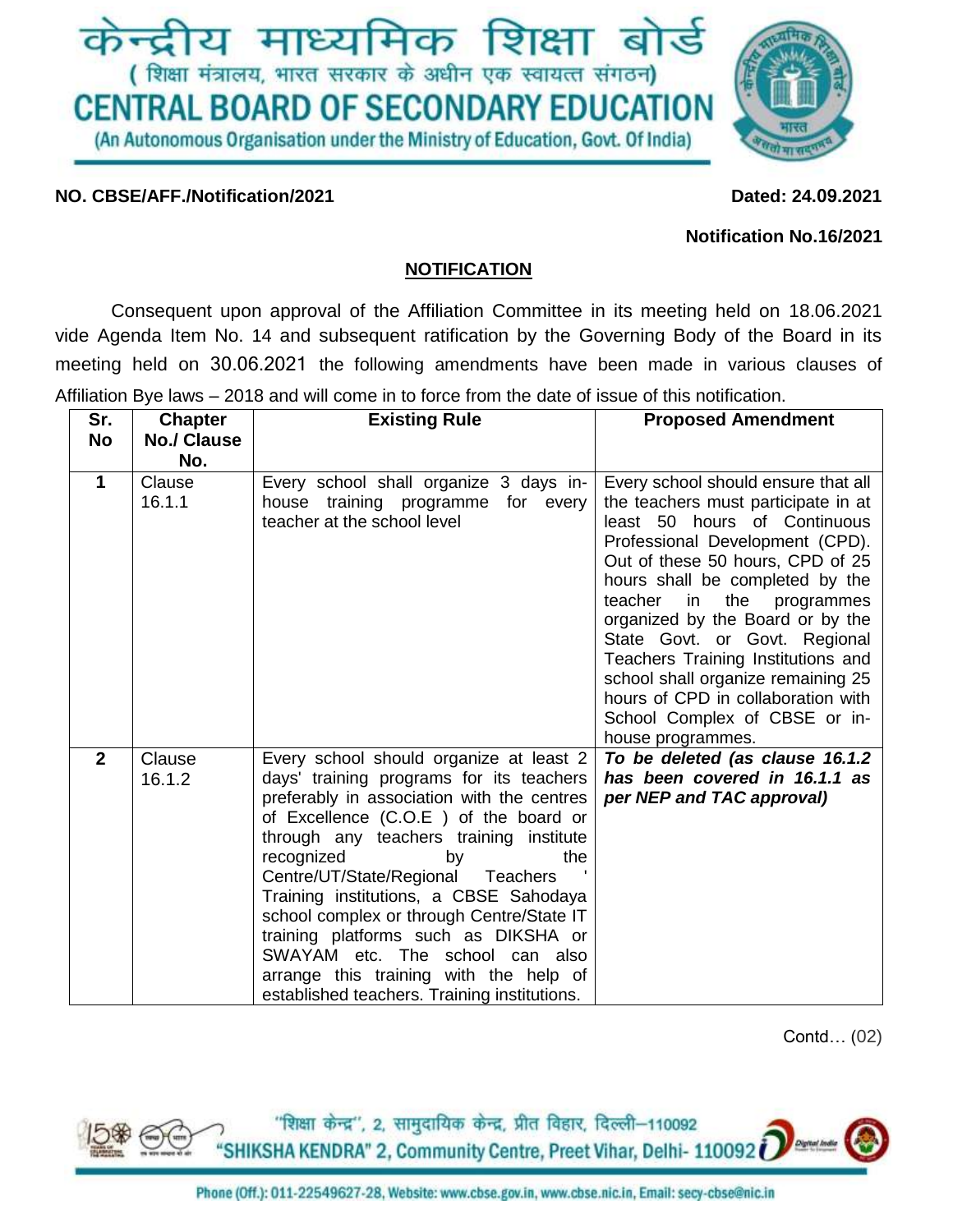## केन्द्रीय माध्यमिक शिक्षा बोर्ड (शिक्षा मंत्रालय, भारत सरकार के अधीन एक स्वायत्त संगठन)

# **CENTRAL BOARD OF SECONDARY EDUCATION**

(An Autonomous Organisation under the Ministry of Education, Govt. Of India)



--(2)--

| S. No          | <b>Chapter No./</b> | <b>Existing Rule</b>                                                                                                                                                                                                                                                                                                                                                                                                                                                                                                                                                        | <b>Proposed Amendment</b>                                                                                                                                                                                                                                                                                                                                                                                                                                                                                                                                                                                                            |
|----------------|---------------------|-----------------------------------------------------------------------------------------------------------------------------------------------------------------------------------------------------------------------------------------------------------------------------------------------------------------------------------------------------------------------------------------------------------------------------------------------------------------------------------------------------------------------------------------------------------------------------|--------------------------------------------------------------------------------------------------------------------------------------------------------------------------------------------------------------------------------------------------------------------------------------------------------------------------------------------------------------------------------------------------------------------------------------------------------------------------------------------------------------------------------------------------------------------------------------------------------------------------------------|
|                | <b>Clause No.</b>   |                                                                                                                                                                                                                                                                                                                                                                                                                                                                                                                                                                             |                                                                                                                                                                                                                                                                                                                                                                                                                                                                                                                                                                                                                                      |
| 3.             | Clause<br>16.1.3    | Every school should organize at least 2<br>training programme for<br>days'<br>its<br>principal preferably in association with<br>the Centres of Excellence (C.O.E.) of<br>the board or through any teachers'<br>training institute recognized by the<br>Centre/UT/State/Regional<br><b>Teachers</b><br>training institutions, a CBSE Sahodaya<br>School<br>complex<br>or<br>through<br>Centre/State IT Training platforms<br>such as DIKSHA or SWAYAM etc. The<br>school can also arrange this training<br>with the help of established teachers.<br>Training institutions. | Every school should ensure that<br>Principal and School complex<br>leaders must participate in at<br>least 50 hours of Continuous<br>Professional<br>Development<br>(CPD). Out of these 50 hours,<br>CPD of 25 hours shall be<br>completed by the Principal and<br>School Complex Leader in the<br>programmes organized by the<br><b>Board</b><br>the<br><b>State</b><br>or<br>by<br>Government<br>Government<br><b>or</b><br>Regional Teachers<br>Training<br>Institutions<br>and school shall<br>organize remaining 25 hours of<br><b>CPD</b><br>collaboration<br>in<br>with<br>School Complex of CBSE or in-<br>house programmes. |
| $\overline{4}$ | Clause 16.2         | In addition to provisions of clause 16.1,<br>every school for its entire teaching staff<br>organize full time<br>Training<br>shall<br>Programme of not less than 5 days, at<br>least once in three years. Such training<br>programme may be organized by the<br>school in collaboration with the Board<br>or by a recognized Sahodaya School<br>Complex of CBSE or by the State or<br><b>Regional Teachers Training Institutions</b><br>or by any reputed Organization.                                                                                                     | To be deleted                                                                                                                                                                                                                                                                                                                                                                                                                                                                                                                                                                                                                        |

Contd… (03)

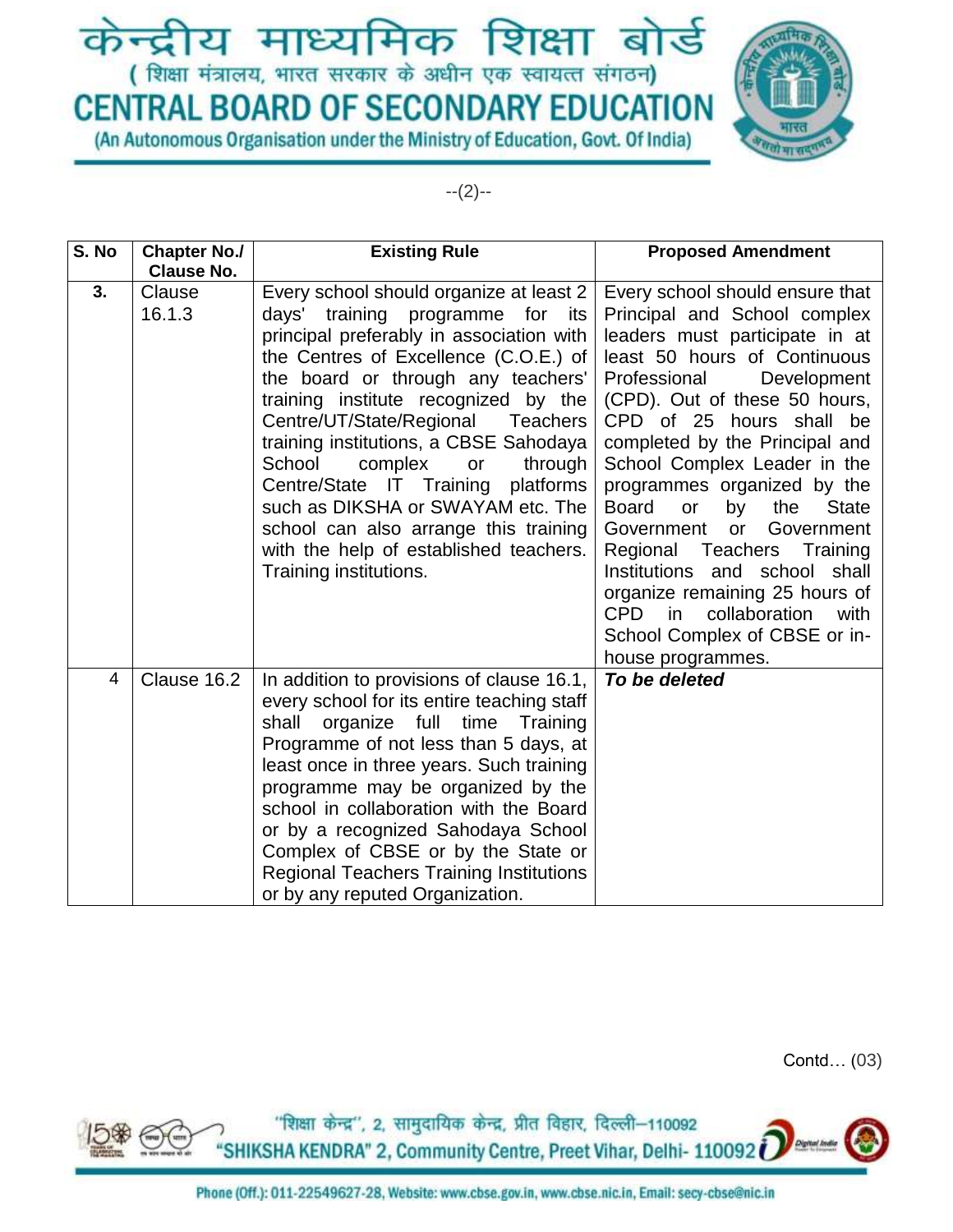## केन्द्रीय माध्यमिक शिक्षा बोर्ड (शिक्षा मंत्रालय, भारत सरकार के अधीन एक स्वायत्त संगठन)

# **CENTRAL BOARD OF SECONDARY EDUCATION**

(An Autonomous Organisation under the Ministry of Education, Govt. Of India)



--(3)--

| S. No | <b>Chapter No./</b>              | <b>Existing Rule</b>                                                                                                                                                                                                                                                                                                                                                                                      | <b>Proposed Amendment</b>                                                                                                                                             |
|-------|----------------------------------|-----------------------------------------------------------------------------------------------------------------------------------------------------------------------------------------------------------------------------------------------------------------------------------------------------------------------------------------------------------------------------------------------------------|-----------------------------------------------------------------------------------------------------------------------------------------------------------------------|
| 5     | <b>Clause No.</b><br>Clause 16.3 | The entire training programme as<br>specified in Clauses 16.1 to 16.2 and as specified in Clauses 16.1<br>sub-clauses thereto shall be properly and sub-clauses thereto shall<br>videographed and documented be properly videographed and<br>training participation<br>including<br>certificates of teachers and the records<br>be preserved and produced during the<br>time of affiliation, upgradation, | The entire training programme<br>documented including training<br>participation certificates<br>ot o<br>teachers and the records be<br>reported annually to concerned |
|       |                                  | extension etc. or during inspection or<br>as and when required by the Board for   Board for verification.<br>verification.                                                                                                                                                                                                                                                                                | Centre of Excellence of the                                                                                                                                           |

This issues with the approval of the Competent Authority of the Board.

Anweg Fifteth

(**Anurag Tripathi**) **Secretary, CBSE**

Contd… (04)